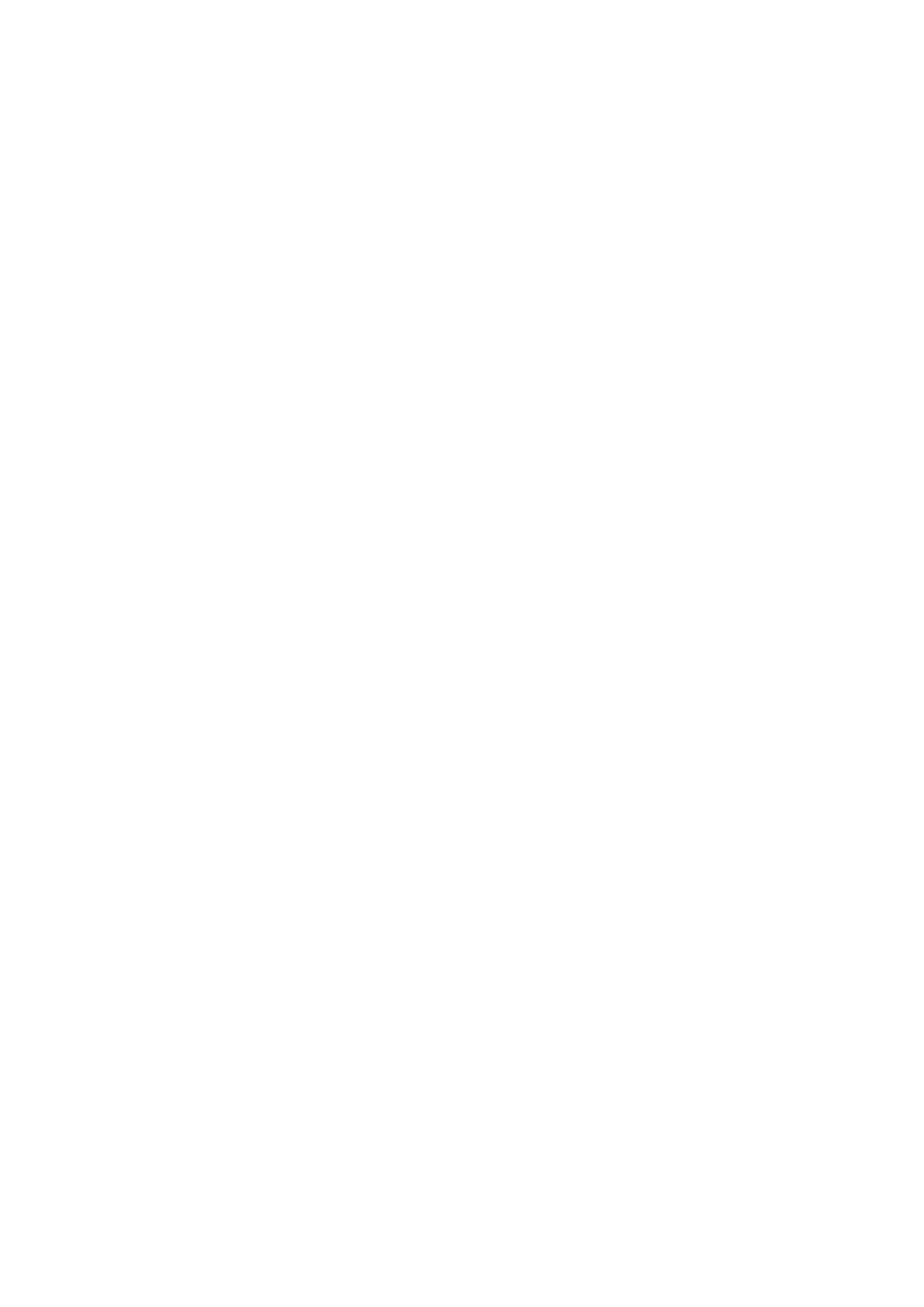<span id="page-2-0"></span>

# **Planning and Development Amendment Regulation 2009 (No 2)**

**Subordinate Law SL2009-8** 

made under the

**Planning and Development Act 2007** 

| <b>Name of regulation</b>                                                                                                                                                                          |
|----------------------------------------------------------------------------------------------------------------------------------------------------------------------------------------------------|
| This regulation is the Planning and Development Amendment<br>Regulation $2009$ (No 2).                                                                                                             |
| <b>Commencement</b>                                                                                                                                                                                |
| This regulation commences on a day fixed by the Minister by<br>written notice.                                                                                                                     |
| The naming and commencement provisions automatically commence on<br>Note 1<br>the notification day (see Legislation Act, $s$ 75 (1)).                                                              |
| <i>Note</i> 2 A single day or time may be fixed, or different days or times may be<br>fixed, for the commencement of different provisions (see Legislation<br>Act, $s$ 77 (1)).                    |
| <i>Note 3</i> If a provision has not commenced within 6 months beginning on the<br>notification day, it automatically commences on the first day after that<br>period (see Legislation Act, s 79). |

J2009-253

Authorised by the ACT Parliamentary Counsel—also accessible at www.legislation.act.gov.au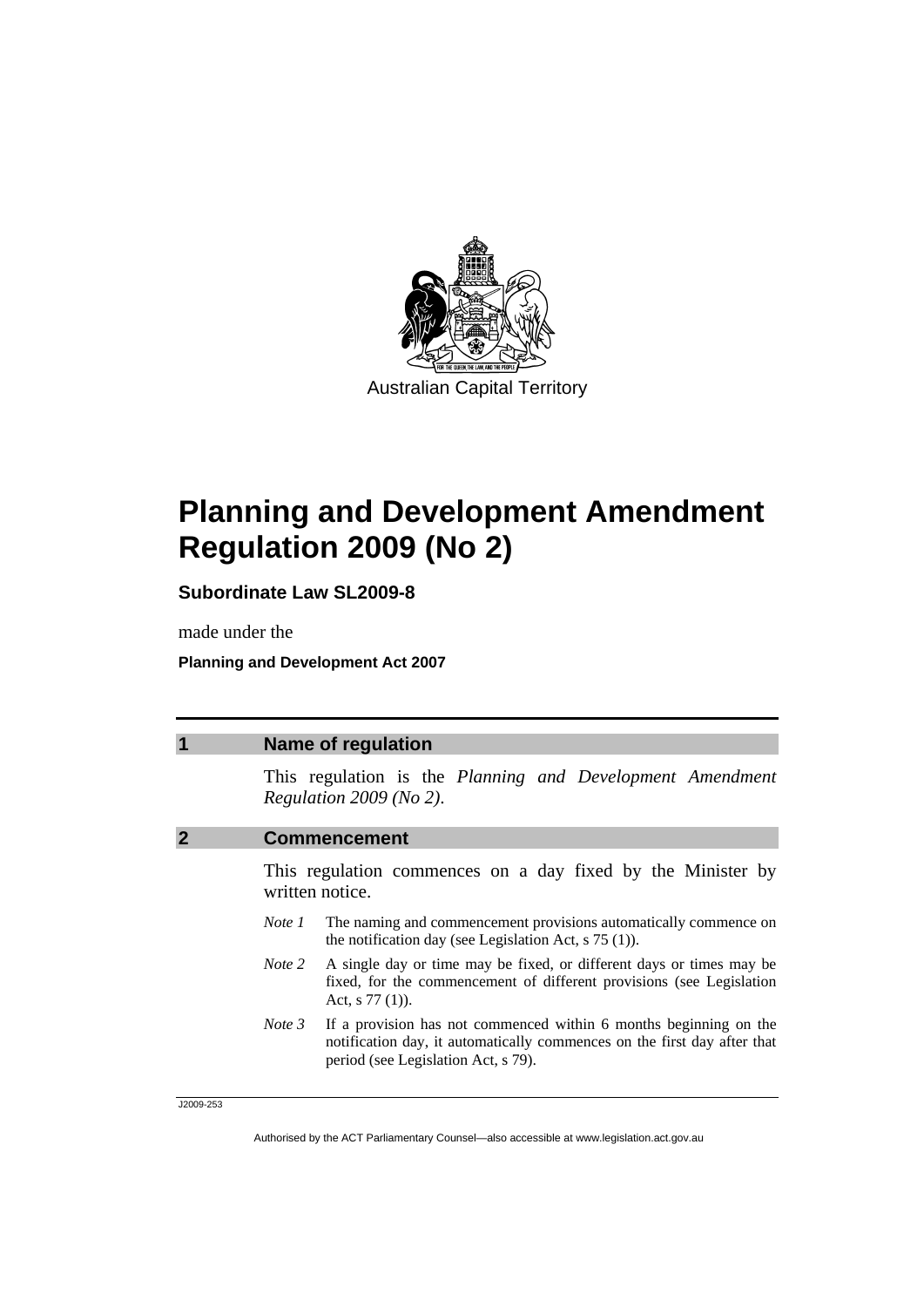### **3 Legislation amended**

This regulation amends the *Planning and Development Regulation 2008*.

## **4 Schedule 1, new division 1.3.6A**

*insert* 

# **Division 1.3.6A Exempt developments—schools**

# **Subdivision 1.3.6A.1 Preliminary**

## **1.96 Definitions—div 1.3.6A**

In this division:

*commencement day* means the day this division commences.

*existing ground level* means the ground level of the relevant area on the commencement day.

*existing school* means 1 of the following that exists on the commencement day:

- (a) a government school within the meaning of the *Education Act 2004*;
- (b) a non-government school within the meaning of the *Education Act 2004*;
- (c) a childcare centre, licensed under the *Children and Young People Act 2008*, section 747, primarily for the education of young children.

#### **Examples—education of young children**

preschool, early learning centre

*Note* An example is part of the regulation, is not exhaustive and may extend, but does not limit, the meaning of the provision in which it appears (see Legislation Act, s 126 and s 132).

page 2 Planning and Development Amendment Regulation 2009 (No 2)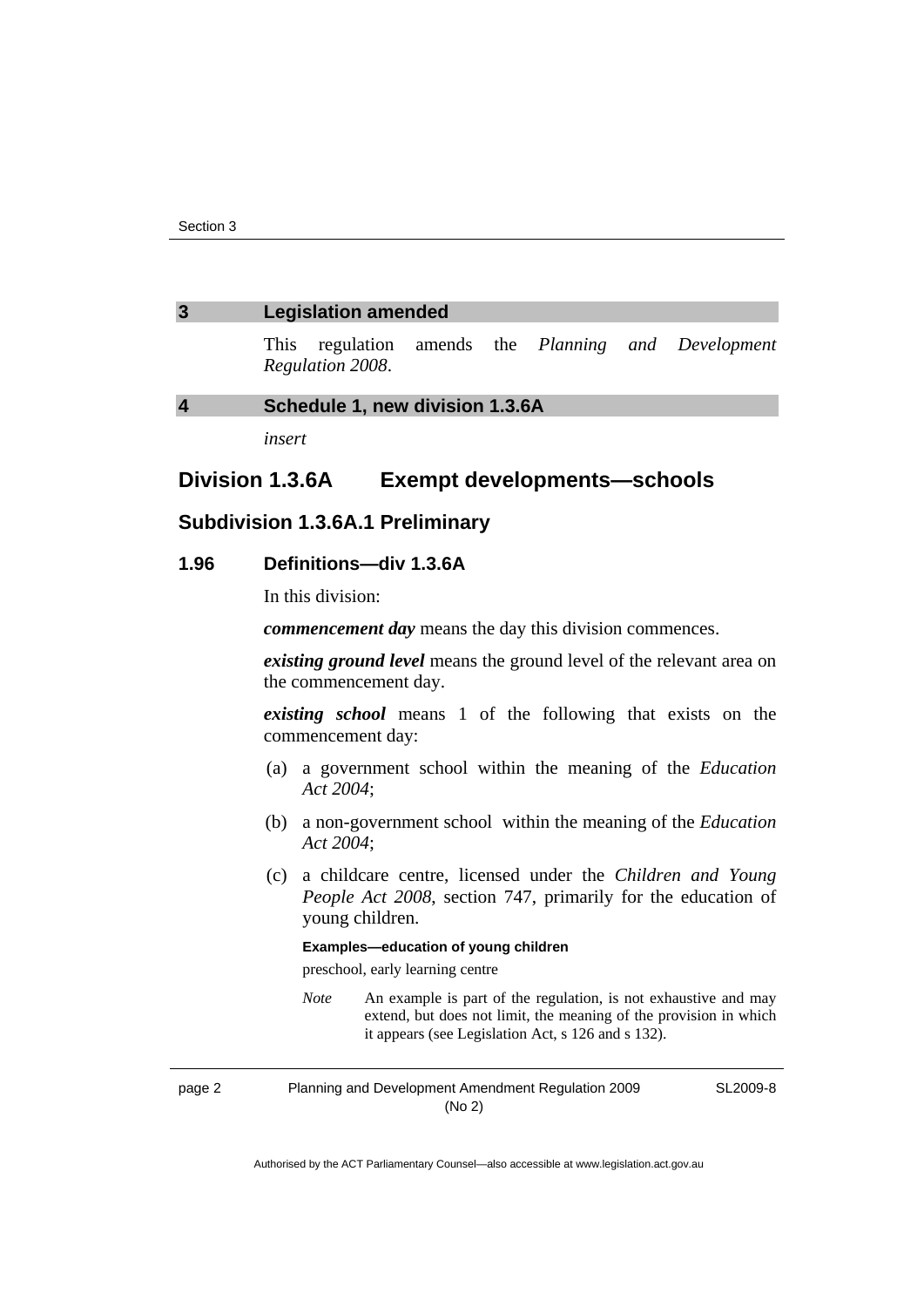*young child*—see the *Children and Young People Act 2008*, section 733 (3).

## **1.97 Meaning of** *existing school campus***—regulation**

In this regulation:

*existing school campus* means the grounds, including the boundary, of an existing school on the commencement day.

# **1.98 Application—div 1.3.6A**

This division applies to a development or other activity only if it is on an existing school campus.

# **1.99 General exemption criteria**

Unless otherwise stated in a provision, a development to which this division applies must comply with the general exemption criteria (other than schedule 1, section 1.18) that are applicable to the development.

- *Note 1 General exemption criteria*—see s 1.10.
- *Note 2* Section 1.18 deals with compliance with other general exemption criteria that apply to the development.

# **1.99A Activities not developments**

An activity mentioned in this division that is not a development is not taken to be a development only because it is exempt under this division.

SL2009-8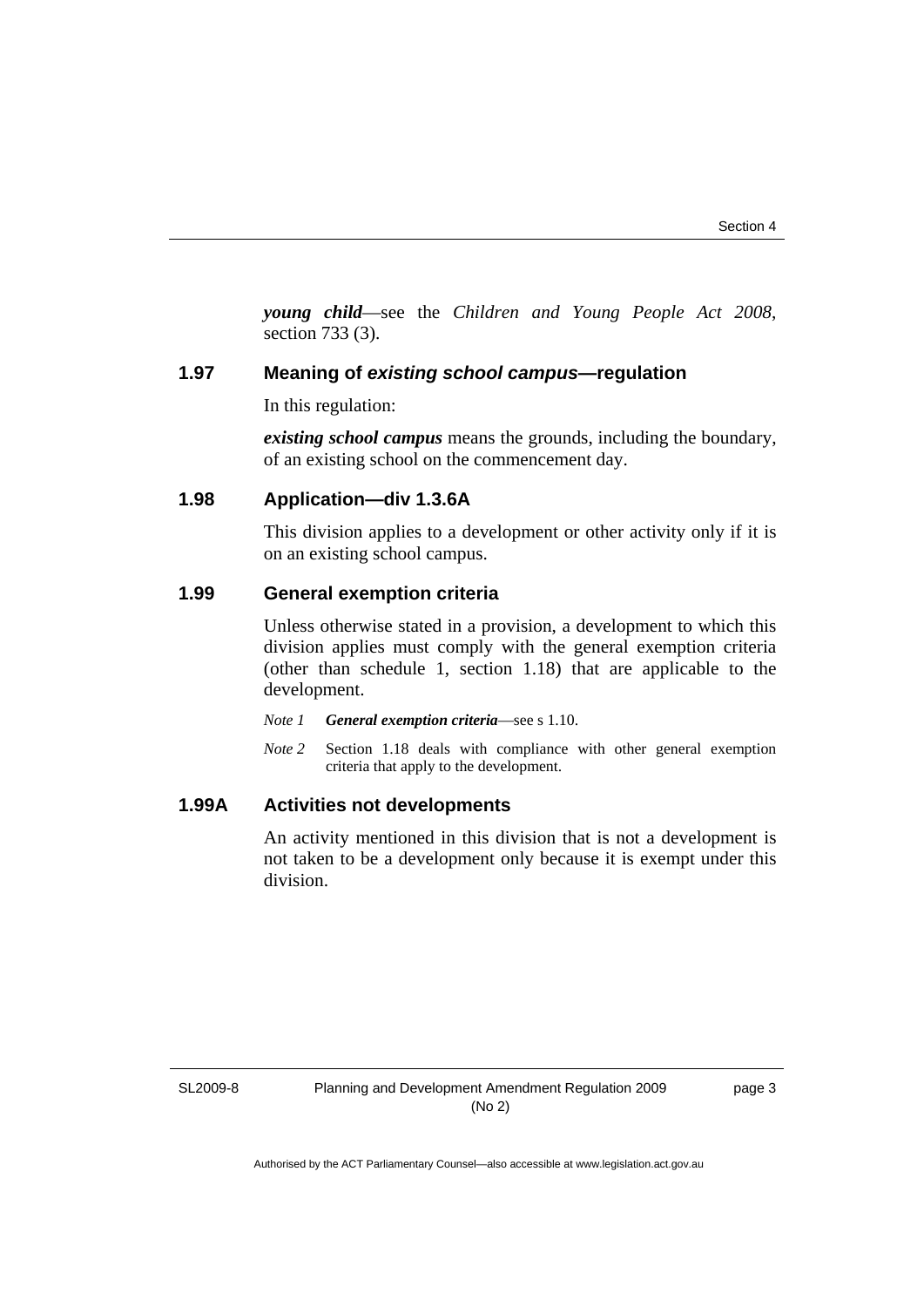# **1.99B Review of division**

- (1) The planning and land authority must review the operation of this division not later than 30 September 2012.
- (2) In undertaking the review, the planning and land authority must assess the use and effectiveness of each type of exemption in this division.
- (3) After the review, the planning and land authority must prepare a notice (the *review notice*) stating—
	- (a) that the authority has reviewed the division; and
	- (b) the authority's findings on the review, including a summary of any comments from the community on the operation of this division.
- (4) The planning and land authority must give the review notice to the Minister.
- (5) The review notice is a notifiable instrument.

*Note* A notifiable instrument must be notified under the Legislation Act.

(6) This section expires on 31 March 2013.

# **Subdivision 1.3.6A.2 Exemptions—schools**

# **1.99C Schools—new buildings or alterations to buildings**

- (1) A designated development for building a new building or altering or demolishing an existing building (and carrying out any related earthworks or other construction work on or under the land) if—
	- (a) the building is—
		- (i) a class 3 building; or
		- (ii) a class 9b building; and

page 4 Planning and Development Amendment Regulation 2009 (No 2)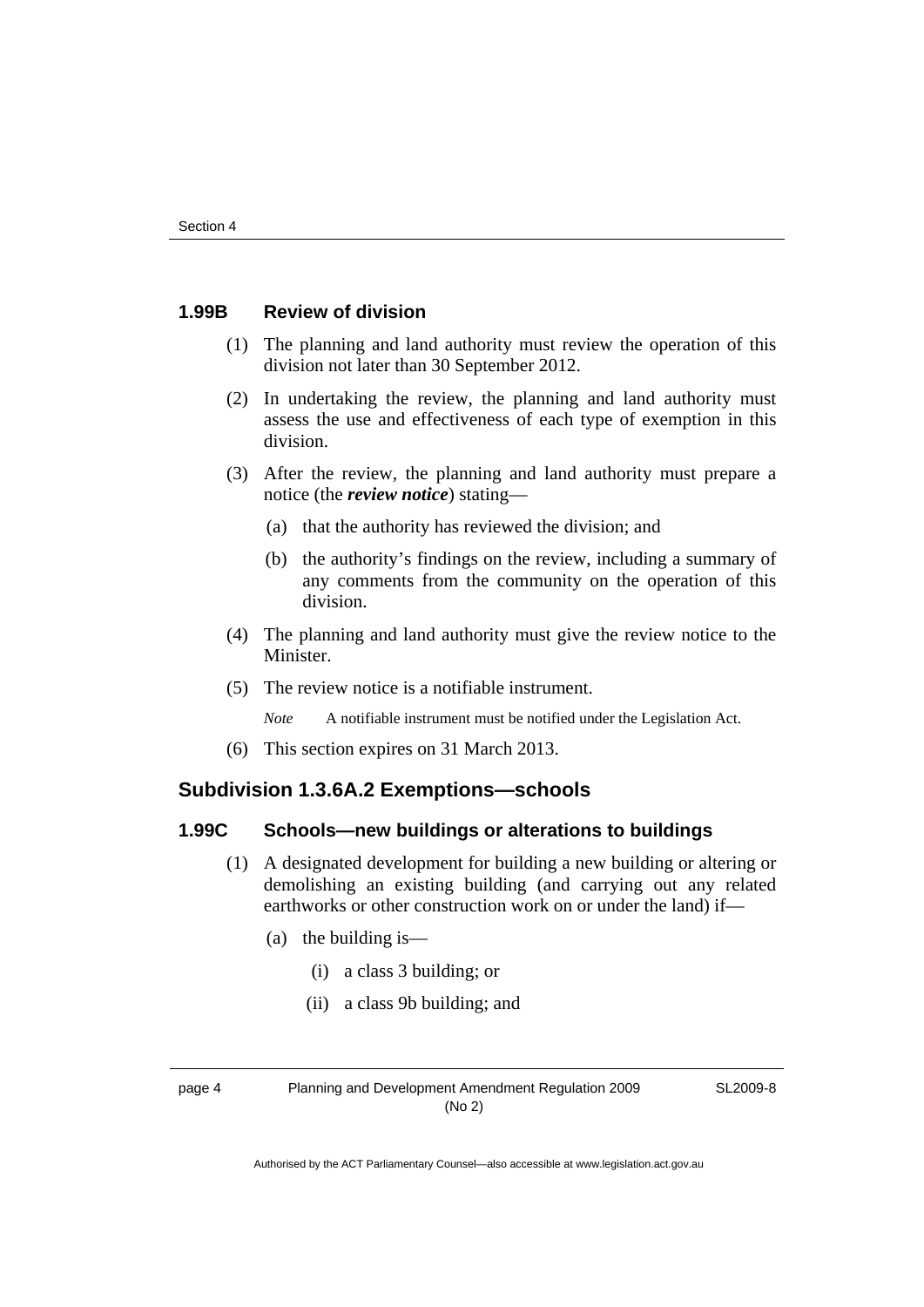#### **Example—class 3 building**

dormitory

#### **Examples—class 9b buildings**

hall, auditorium, gymnasium, library, classroom

- *Note 1 Class*, for a building or structure, means the class of building or structure under the building code (see dict).
- *Note 2* An example is part of the regulation, is not exhaustive and may extend, but does not limit, the meaning of the provision in which it appears (see Legislation Act, s 126 and s 132).
- (b) the building is not within 6m of the boundary of a residential zone; and
- (c) the height of the building is not more than—
	- (i) if the building is within 30m of the boundary of a residential zone—6m above existing ground level; or
	- (ii) in any other case—12m above existing ground level.
- (2) This section expires on 31 March 2013.
- (3) However, this section does not expire under subsection (2) if, before 31 March 2013, the Legislative Assembly by resolution continues this section.
- (4) If a resolution is passed for this section, the Speaker must ask the parliamentary counsel to notify a notice of the resolution.
- (5) If this section continues under subsection (3), subsections (2) to (4) and this subsection expire on the day after the day the notice of the resolution is notified.

SL2009-8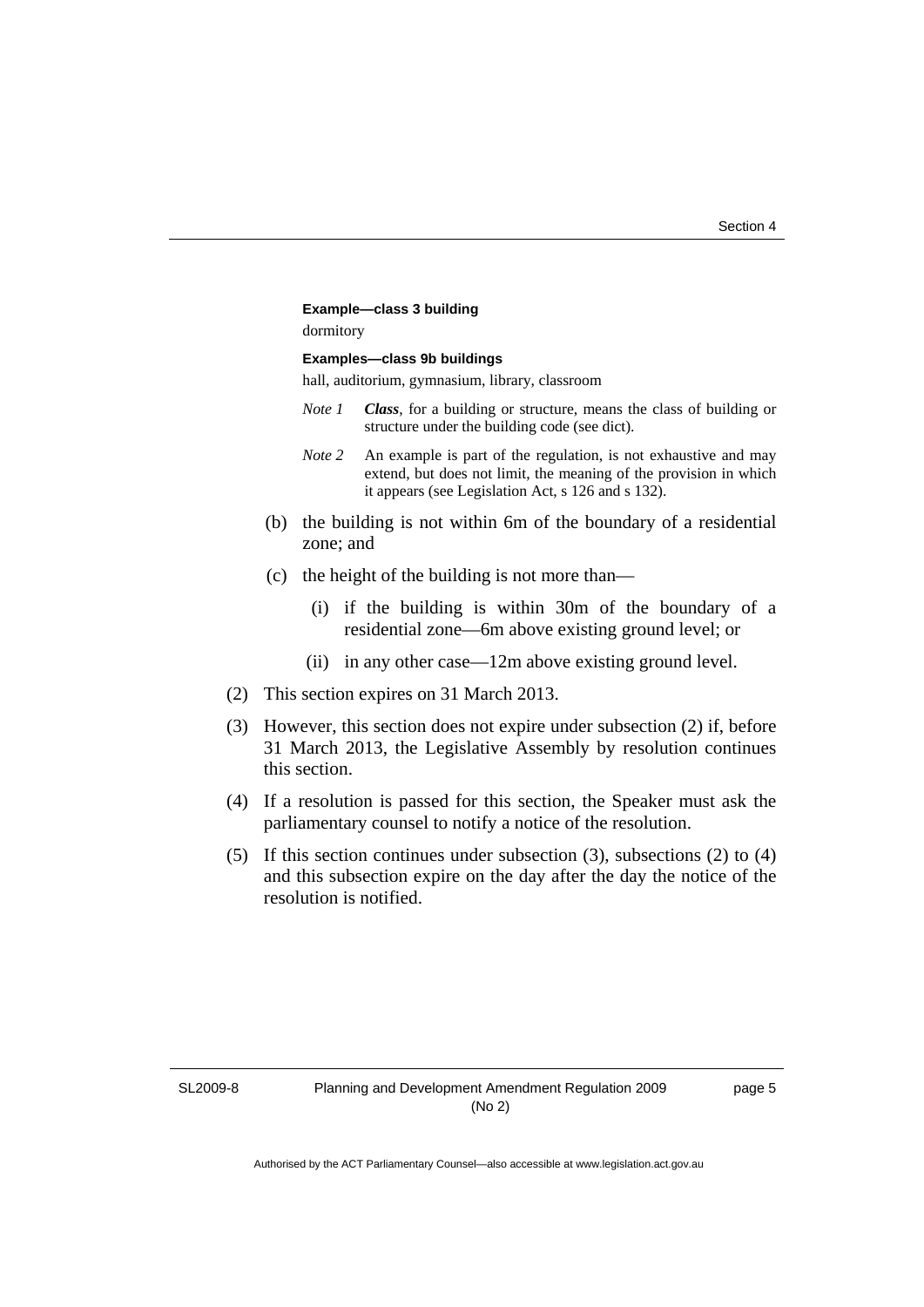# **1.99D Schools—minor alterations**

- (1) A designated development for altering a building (and carrying out any related earthworks or other construction work on or under the land) if—
	- (a) the development will not increase the gross floor area of the building by more than 5%; and
	- (b) the development is not otherwise exempt under this division.

#### **Examples—alterations**

air lock, small utility room

- *Note* An example is part of the regulation, is not exhaustive and may extend, but does not limit, the meaning of the provision in which it appears (see Legislation Act, s 126 and s 132).
- (2) This section expires on 31 March 2013.

## **1.99E Schools—entrances**

(1) In this section:

### *school entrance*—

- (a) means a public entrance to the school whether freestanding or part of a building; and
- (b) includes any associated structure.

#### **Examples—associated structures**

portico, awning, canopy, landing, access ramp

- *Note* An example is part of the regulation, is not exhaustive and may extend, but does not limit, the meaning of the provision in which it appears (see Legislation Act, s 126 and s 132).
- (2) A designated development for building or installing a school entrance (and carrying out any related earthworks or other construction work on or under the land) if—
	- (a) the entrance—

page 6 Planning and Development Amendment Regulation 2009 (No 2)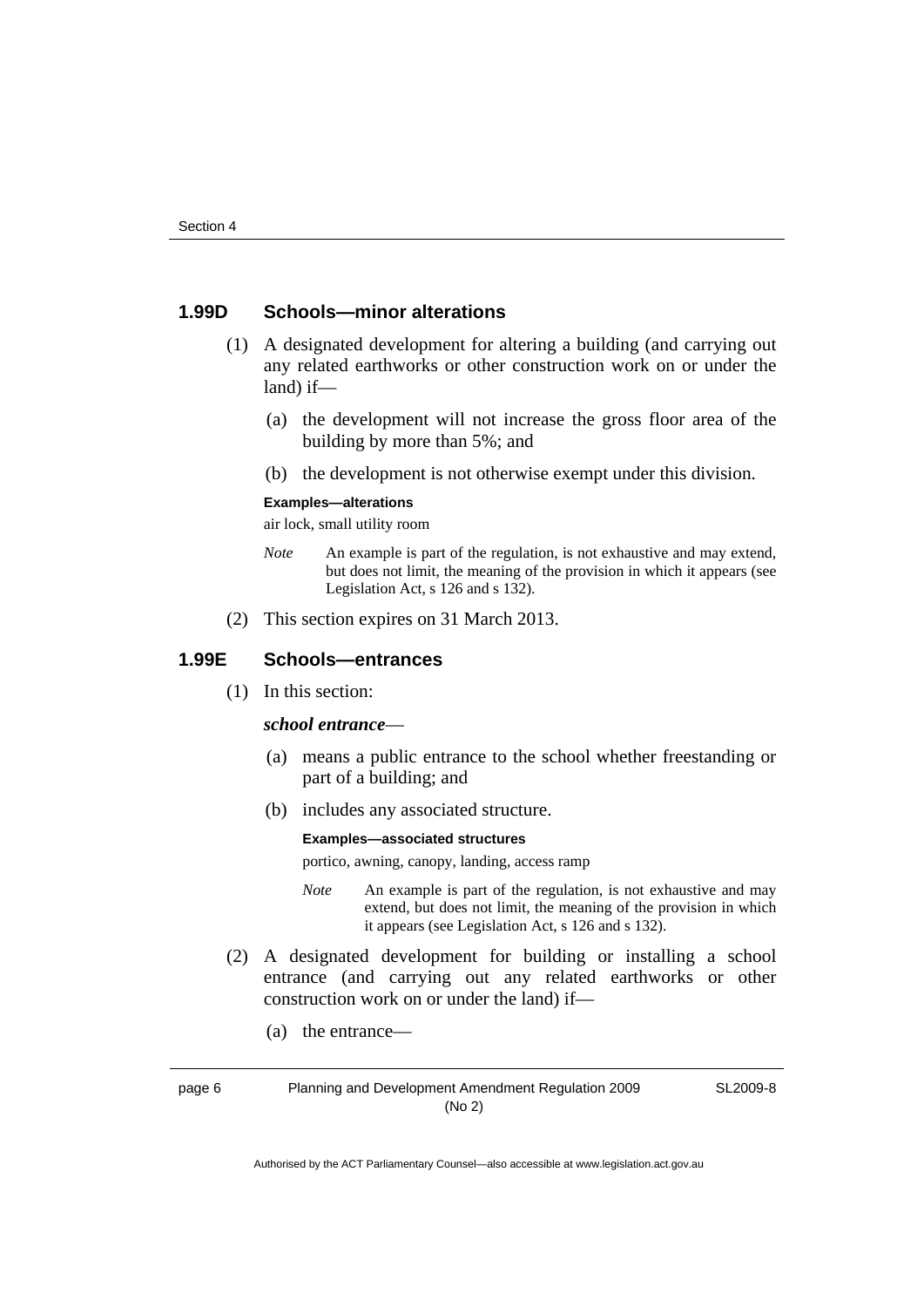- (i) does not have a roof; or
- (ii) is not enclosed on all sides; and
- (b) the height of the entrance is not more than 6m above existing ground level.

# **1.99F Schools—verandahs etc**

(1) In this section:

*verandah* includes a balcony, awning, portico or landing.

- (2) A designated development for building or installing a verandah (and carrying out any related earthworks or other construction work on or under the land) if—
	- (a) the height of the verandah is not more than—
		- (i) if the verandah is within 30m of the boundary of a residential zone—6m above existing ground level; or
		- (ii) in any other case—12m above existing ground level; and
	- (b) the verandah is not within 6m of the boundary of a residential zone; and
	- (c) the verandah is unenclosed on at least 1 side.
	- *Note* An external verandah may also be exempt under s 1.49.

## **1.99G Schools—signs**

- (1) Putting up, attaching or displaying a sign or altering or removing a sign if—
	- (a) the sign displays, or is intended to display, only school information; and
	- (b) the height of the sign is not more than 3.6m above existing ground level; and

SL2009-8

Planning and Development Amendment Regulation 2009 (No 2)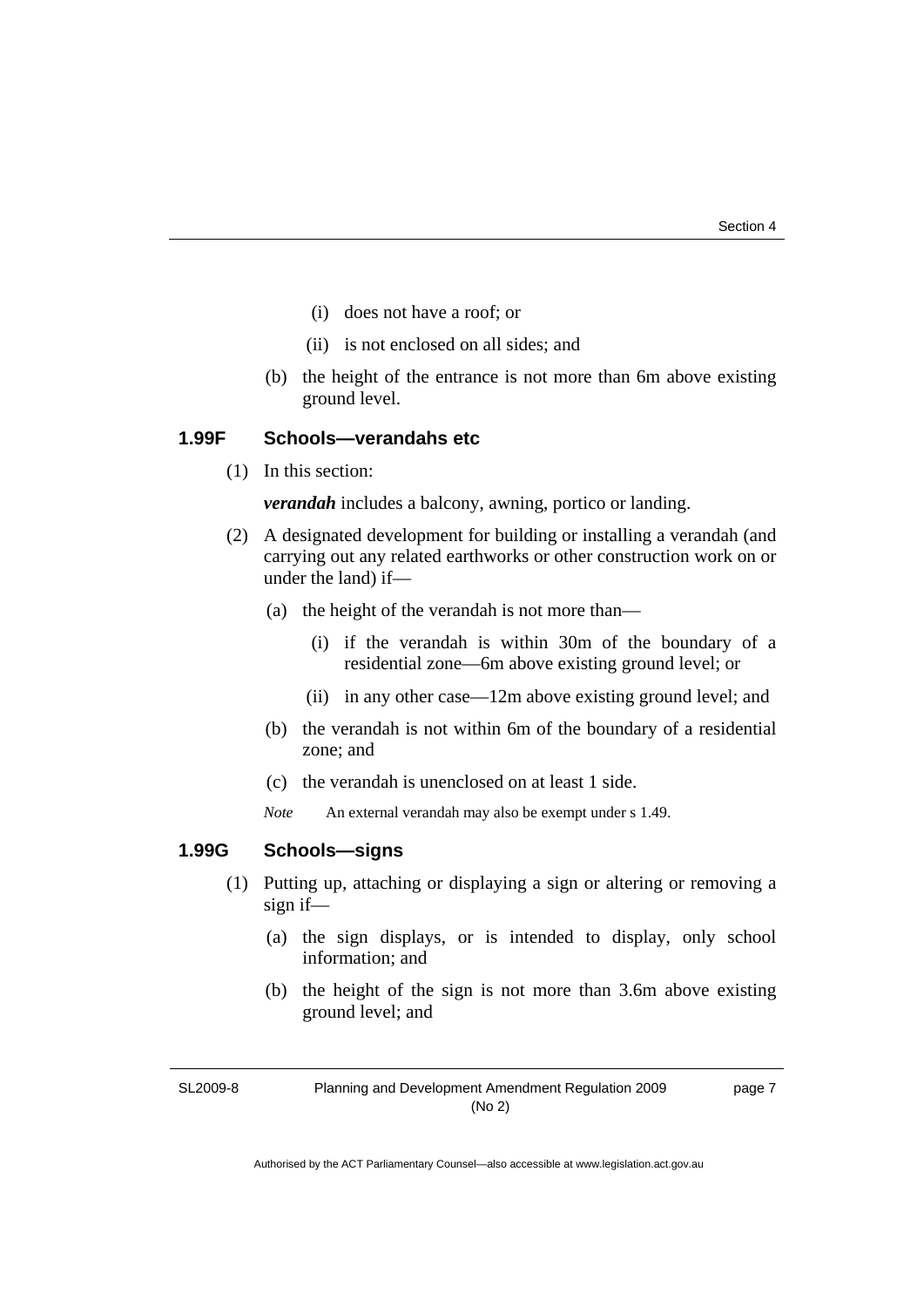(c) the sign is not both illuminated and animated.

#### **Example—both illuminated and animated**

flashing neon

- *Note 1* A sign may also be exempt under div 1.3.3.
- *Note 2* An example is part of the regulation, is not exhaustive and may extend, but does not limit, the meaning of the provision in which it appears (see Legislation Act, s 126 and s 132).
- (2) In this section:

## *school information* includes—

- (a) the name of the school; or
- (b) the school motto; or
- (c) information about the school's facilities; or
- (d) directional information; or
- (e) information about upcoming events for the school; or
- (f) information about the school's achievements; or
- (g) information about the source of funding for works undertaken at the school.

# **1.99H Schools—playground and exercise equipment**

(1) In this section:

*playground and exercise equipment* includes swings, monkey bars, slippery dips, cubby houses, ropes and nets.

 (2) A designated development for building or installing playground and exercise equipment (and carrying out any related earthworks or other construction work on or under the land).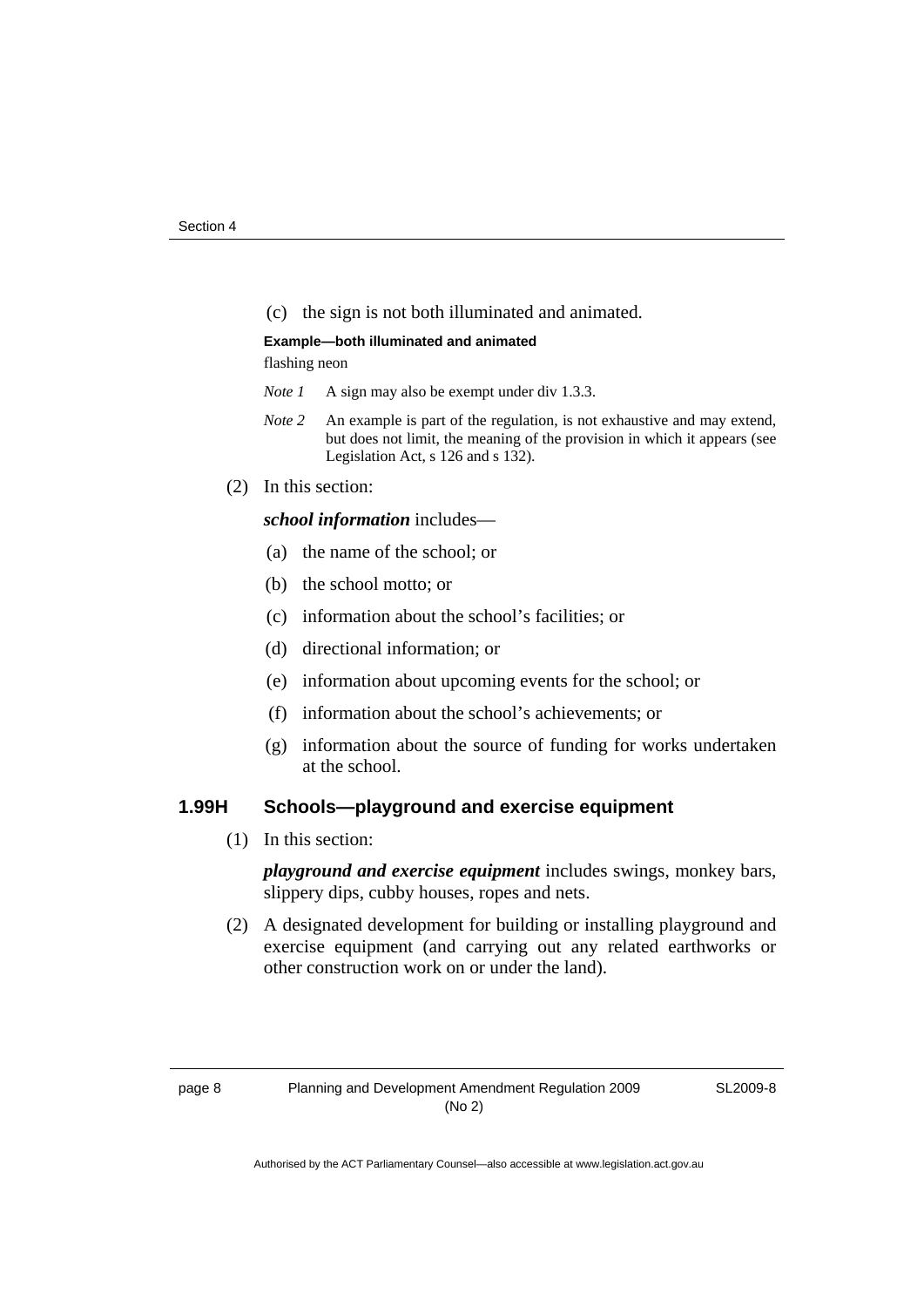## **1.99I Schools—fences**

(1) In this section:

*fence* includes—

- (a) a fence around the boundary, or part of the boundary, of an existing school campus; and
- (b) a fence within an existing school campus, including a fence—
	- (i) around, or partly around, a playground or playing field; or
	- (ii) between buildings; and
- (c) a gate that forms part of, or functions as, a fence.

*playing field* means an open space that is designed, or can be used, for playing or practising organised sport.

#### **Examples—playing fields**

tennis court, football oval, athletics track, basketball court, cricket oval, cricket practice nets

- *Note* An example is part of the regulation, is not exhaustive and may extend, but does not limit, the meaning of the provision in which it appears (see Legislation Act, s 126 and s 132).
- (2) A designated development for building or installing a fence (and carrying out any related earthworks or other construction work on or under the land) if—
	- (a) the height of the fence is not more than—
		- (i) if the fence is around, or partly around, a playing field— 4m above existing ground level; or
		- (ii) in any other case—2.4m above existing ground level; and
	- (b) no vertical component of the fence is spiked.

SL2009-8

Planning and Development Amendment Regulation 2009 (No 2)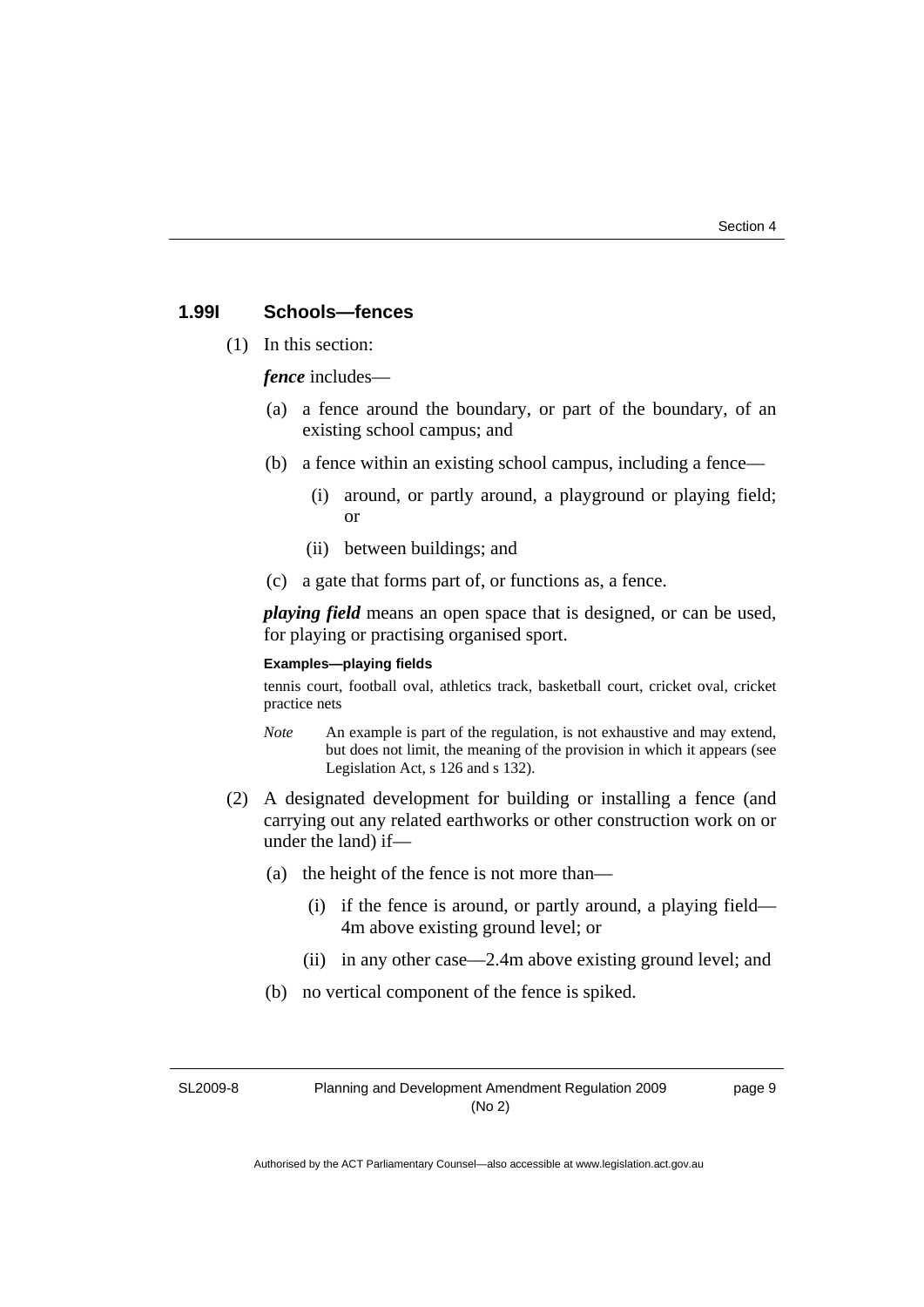# **1.99J Schools—shade structures**

A designated development for building or installing a shade structure (and carrying out any related earthworks or other construction work on or under the land) if—

- (a) the height of the shade structure is not more than 10m above existing ground level; and
- (b) the plan area of the shade structure is not more than  $200m^2$ ; and
	- (c) the shade structure is unenclosed on at least 2 sides.

# **1.99K Schools—covered external walkways**

A designated development for building or installing a covered walkway (and carrying out any related earthworks or other construction work on or under the land) if—

- (a) the height of the walkway is not more than—
	- (i) if the walkway is within 30m of the boundary of a residential zone—6m above existing ground level; or
	- (ii) in any other case—12m above existing ground level; and
- (b) the walkway is unenclosed on at least 1 side.

# **1.99L Schools—flag poles**

(1) In this section:

*flag pole* includes a lanyard, flag or other item associated with a flag pole.

 (2) A designated development for building or installing a flag pole (and carrying out any related earthworks or other construction work on or under the land) if the height of the flag pole is not more than 10m above existing ground level.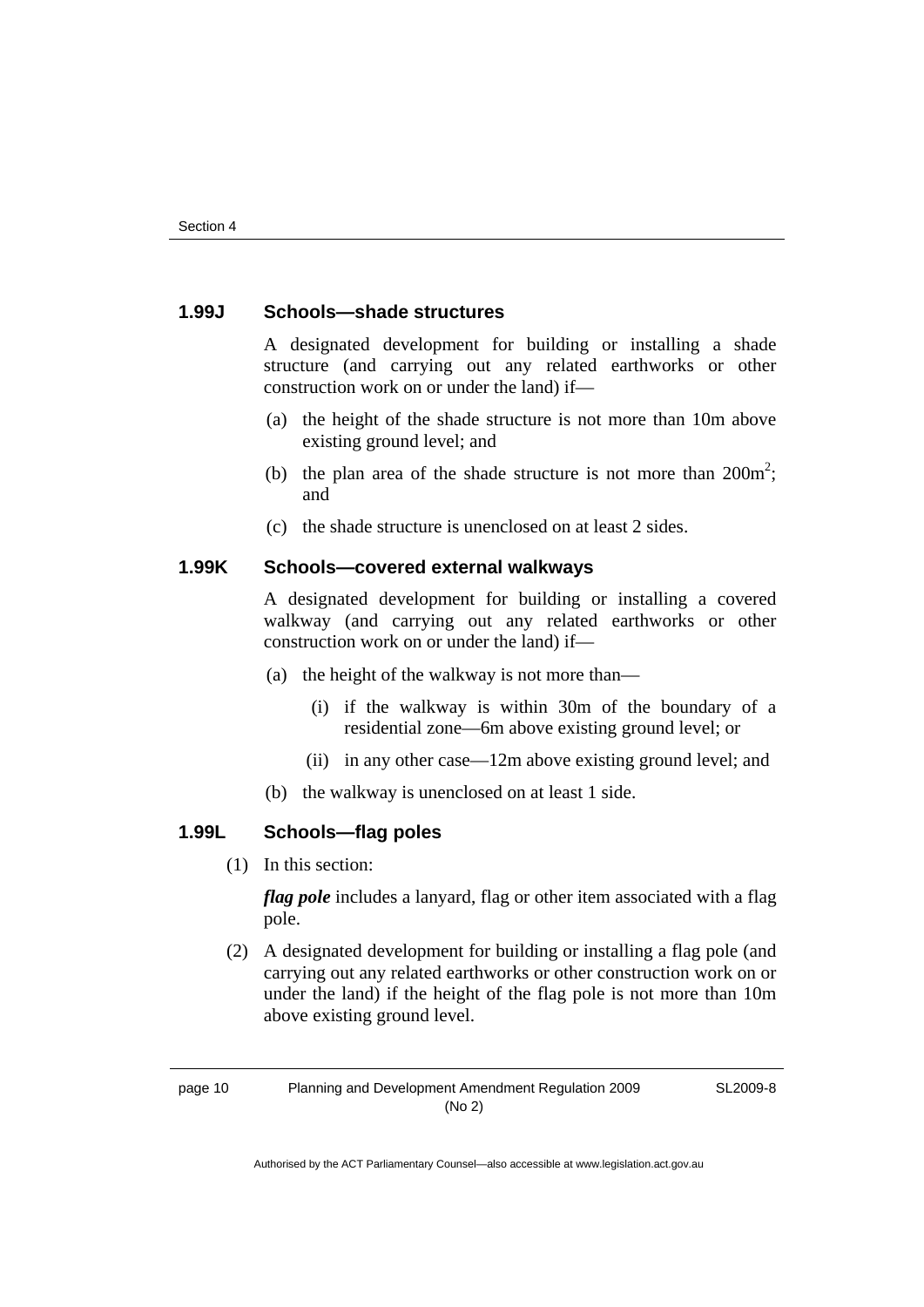# **1.99M Schools—water tanks**

A designated development for building or installing a water tank (and carrying out any related earthworks or other construction work on or under the land) if the water tank has a diameter of 8m or less.

*Note* A water tank may also be exempt under s 1.55.

## **1.99N Schools—landscape gardening**

- (1) A designated development for landscape gardening (other than the construction of a retaining wall), and carrying out any related earthworks or other construction work on or under the land, if—
	- (a) the landscape gardening is defined landscaping; and
	- (b) if the landscape gardening affects an existing public pedestrian access way, footpath or bicycle path—the landscape gardening maintains existing public access to the access way, footpath or bicycle path.
	- *Note 1* For retaining walls generally, see s 1.53. (Other provisions, eg decks (see s 1.48) and swimming pools (see s 1.54) may be relevant.)
	- *Note 2* Work by the Territory that affects the landscape of land may also be exempt under s 1.91.
- (2) For subsection (1) (b), section 1.11 (Criterion 1—easement and other access clearances) does not apply to the landscape gardening unless the landscape gardening involves the construction or installation of a structure.
- (3) In this section:

*defined landscaping* means landscaping in relation to 1 or more of the following:

- (a) a footpath;
- (b) a landing;
- (c) artificial grass;

SL2009-8

Planning and Development Amendment Regulation 2009 (No 2)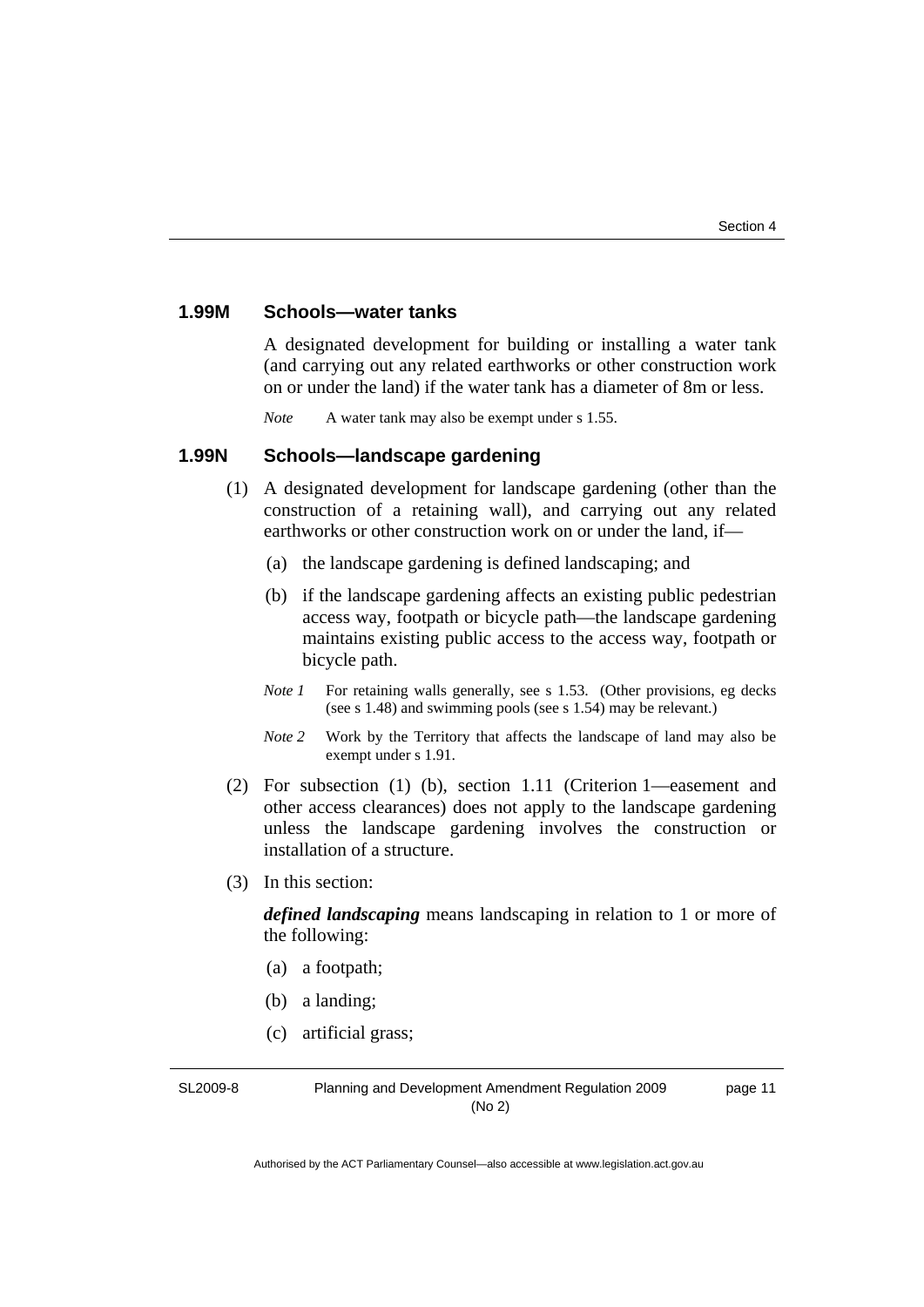- (d) any other landscape structure (other than a retaining wall), or earthworks, if the vertical distance from the top of the structure or earthworks to existing ground level is not more than—
	- (i) if the top of the structure or earthworks is above existing ground level—0.4m; or
	- (ii) if the top of the structure or earthworks is below finished ground level—1.2m.
		- *Note Finished ground level*—see the territory plan (13 Definitions).

# **1.99O Schools—car parks**

- (1) A designated development for building or installing a car park (and carrying out any related earthworks or other construction work on or under the land) on existing ground level if the car park does not reduce the area of a playing field.
- (2) In this section:

*playing field* means an open space that is designed, or can be used, for playing organised sport.

#### **Examples—playing fields**

tennis court, football oval, athletics track, basketball court, cricket oval

*Note* An example is part of the regulation, is not exhaustive and may extend, but does not limit, the meaning of the provision in which it appears (see Legislation Act, s 126 and s 132).

#### **1.99P Schools—bicycle enclosures**

A designated development for building or installing a bicycle enclosure (and carrying out any related earthworks or other construction work on or under the land).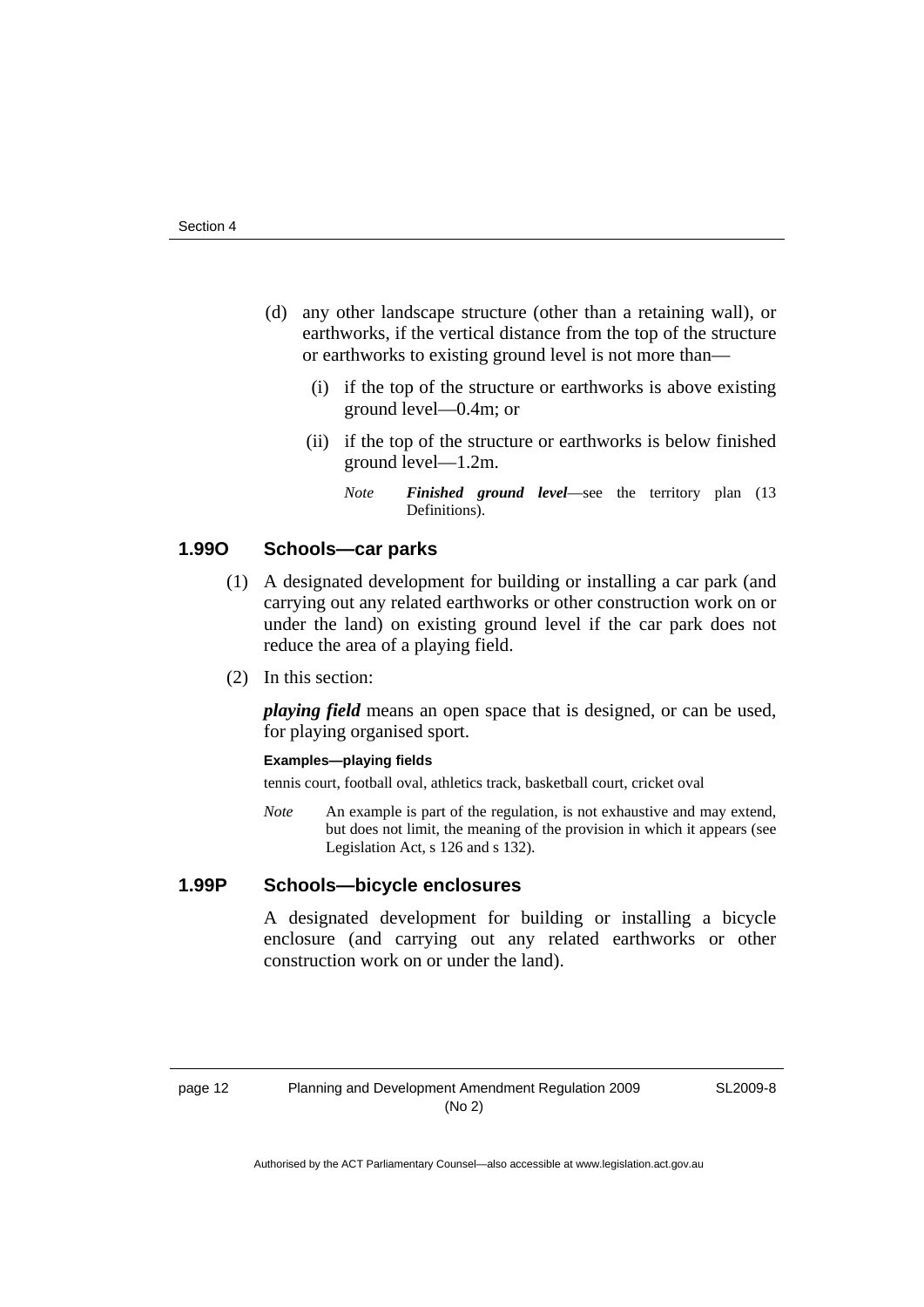# **1.99Q Schools—toilet and change room facilities**

A designated development for building or installing a toilet facility or change room facility (and carrying out any related earthworks or other construction work on or under the land) if the facility is not within 6m of the boundary of a residential zone.

## **1.99R Schools—driveways**

A designated development for sealing or resealing a driveway (and carrying out any related earthworks or other construction work on or under the land) if 1 or more of the following materials is used:

- (a) concrete (including coloured or patterned concrete);
- (b) bitumen;
- (c) pavers, including bricks;
- (d) timber;
- (e) grass, including stabilising treatment.

# **1.99S Schools—security cameras**

Installing a security camera.

# **1.99T Schools—external lighting**

Installing external lighting, including security lighting and flood lighting (other than flood lighting for a playing field).

# **1.99U Schools—demountable and transportable buildings**

A designated development for building or installing a demountable or transportable building (and carrying out any related earthworks or other construction work on or under the land) if the building is not within 6m of the boundary of a residential zone.

SL2009-8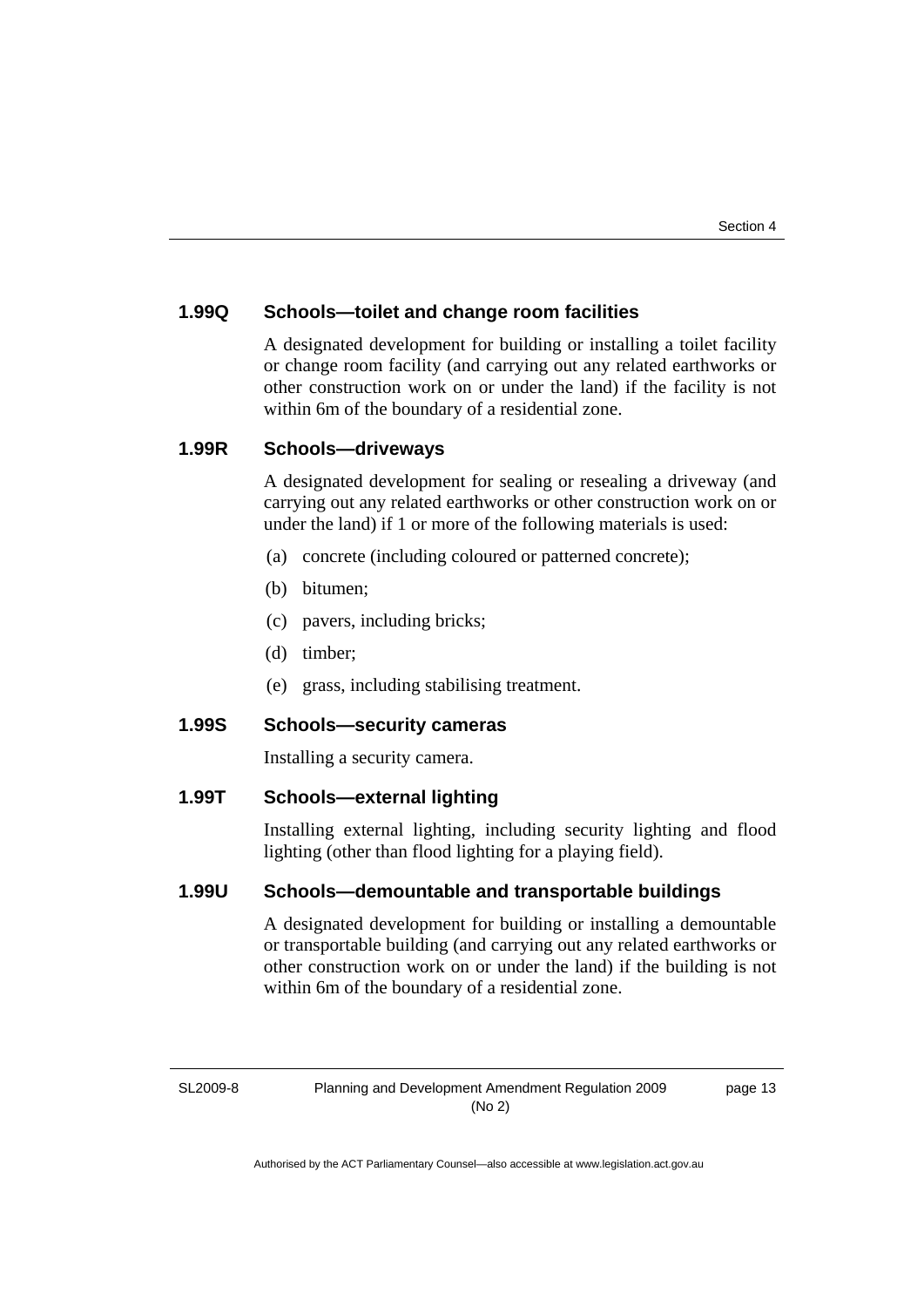# **1.99V Schools—class 10b structures**

A designated development for building or installing a class 10b structure (and carrying out any related earthworks or other construction work on or under the land) if—

- (a) the structure is not within 6m of the boundary of a residential zone; and
- (b) the development is not otherwise exempt under this division.

#### **Examples—class 10b structures**

retaining or freestanding wall, mast or antenna, swimming pool

- *Note 1* A class 10b structure may also be exempt under subdiv 1.3.2.3.
- *Note 2* A fence may be exempt under section 1.99I.
- *Note 3* An example is part of the regulation, is not exhaustive and may extend, but does not limit, the meaning of the provision in which it appears (see Legislation Act, s 126 and s 132).

## **5 Schedule 1, section 1.101 (b) (i) and note**

### *substitute*

(i) the relevant rules in any relevant precinct code; and

*Note Relevant rules*—see the Act, dictionary.

- (ia) to the extent that they are not inconsistent with the relevant rules in a relevant precinct code—the relevant rules in the Residential Zones Single Dwelling House Development Code; and
	- *Note 1* The general exemption criteria are not applied because the relevant rules in the territory plan include requirements to similar effect as the criteria.
	- *Note 2* Other territory laws, including the *Heritage Act 2004*, must be complied with (see s 1.4 and s 1.14).